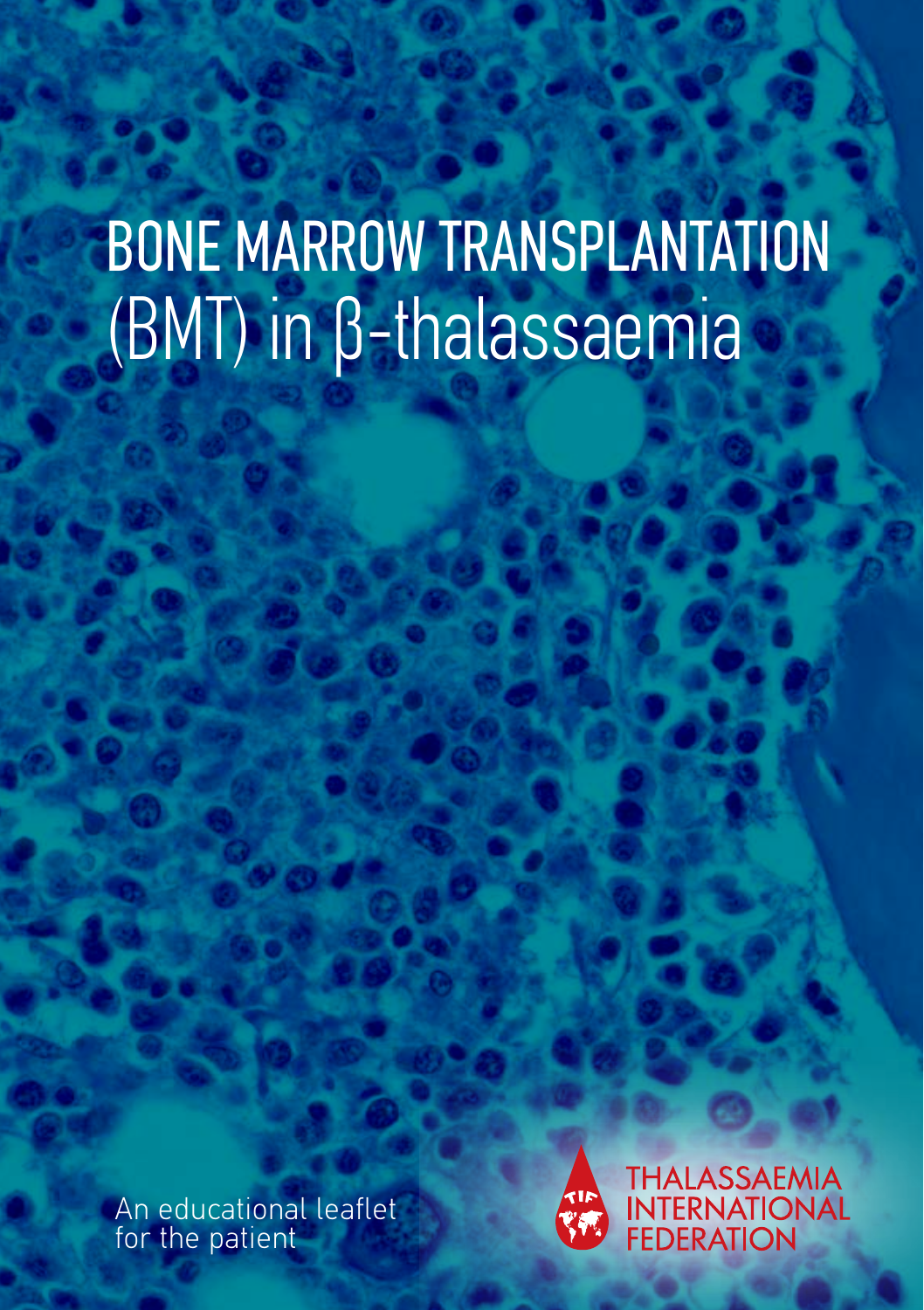

### Bone Marrow Transplantation in β-thalassaemia

An educational leaflet for the patient

This leaflet contains important information for β-thalassaemia patients on hematopoietic stem cell transplantation (HSCT), more commonly known as bone marrow transplantation (BMT), a term to be used throughout this leaflet. Patients and families can use this leaflet as a guide for further relevant discussions with their treating physicians.

The content of this educational leaflet (Number 1 in the series), has been adapted from the electronic educational platform of TIF. - TIF's Thal e-Course1 for patients and parents - with the support of members of TIF's advisory medical and scientific panel. It has been reviewed and edited by thalassaemia patients from TIF's expert patient advisory panel and Professor Pietro Sodani2, who has provided the data included herein.

#### Disease definition

β-thalassaemia or thalassaemia major is a genetic disorder of the blood caused by the inheritance<sup>3</sup> of a defective (or mutated) β-globin gene As a result the body can only produce little or no normal adult haemoglobin (Hb), the substance inside the red blood cells (RBCs) that, on account of the iron that it contains, is responsible for carrying oxygen throughout the body to support normal bodily function and maintain human life.

### The Pathophysiology of β-Thalassaemia

β-thalassaemia is caused by reduced or absent synthesis of the beta-globin chains of the adult haemoglobin (HbA) tetramer, which is made up of two alpha- and two beta-globin chains (α2β2). When beta-globin chains (β) are absent, alpha-globin chains (α) and their degradation or break down products precipitate (deposited in an insoluble form), causing ineffective erythropoiesis<sup>4</sup> and haemolysis, which lead to severe anaemia. In turn, anaemia stimulates erythropoietin synthesis, resulting in intense proliferation 5 of the bone marrow, skeletal deformities, and a variety of growth and metabolic abnormalities.

The patient can only survive through extensive multidisciplinary support including mainly lifelong blood transfusions of donated Red Blood Cells (RBCs), containing healthy Hb. Furthermore, as transfused RBCs complete their lifecycle in the blood and break down (a normal biological process of the body), they release Hb and the iron contained in it. Thus, these patients need lifelong iron chelation therapy to treat (remove) this excess and toxic iron which causes, if left unaddressed, severe damage to vital organs of the body.

- 
- 
- 
- 

- 3 -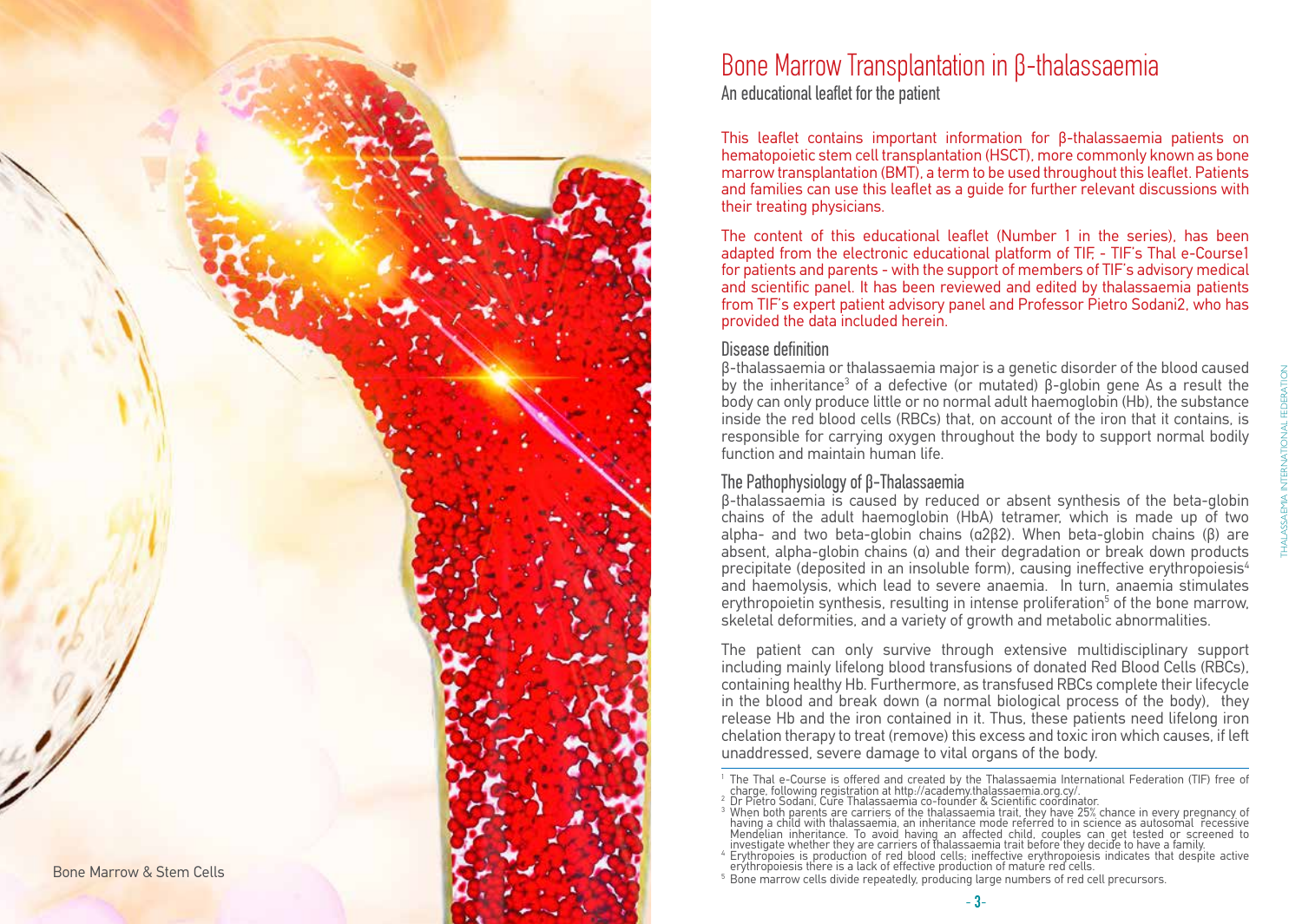### About Thalassaemia, Treatment and Cure

Thalassaemia major is described as a multi-organ disease (i.e. one in which many organs of the body may be affected) with many and complex national, public health and social repercussions and, as such, addressing effectively its management requires well structured, multidisciplinary approaches in the context of national programmes within the healthcare systems.

The patient as described previously suffers from severe anaemia and can only survive through lifelong blood transfusions of donated RBCs, containing healthy normal haemoglobin (Hb). As transfused RBCs finish their lifecycle in the blood, they break down releasing their Hb and the iron which is contained in it. Iron is the element that is responsible for binding oxygen and transferring it from the lungs through the blood across the body. Thus, in addition to blood transfusions, thalassaemia patients essentially need another treatment intervention referred to as iron chelation therapy in order to treat (remove) this excess iron which is very toxic. The iron, if left in the body, will cause serious damage to vital organs such as the heart, liver and endocrine systems leading to many and serious medical complications and early death.

In low- and middle-income countries sadly, a big number of children with β-thalassemia die each year due to the lack of adequate and/or safe blood transfusion treatment and suboptimal or no chelation therapy. Furthermore, the aging of this population leads to increasing development of new chronic complications, such as heart disease, liver disease, and endocrine disorders, leading to additional morbidity and premature mortality

To date, the only available approach that has been used for decades now to cure β-thalassaemia is allogeneic bone marrow transplantation (BMT) or allogeneic haematopoietic stem cell transplantation (HSCT)<sup>6</sup> although considerable and intensive genetic-based research has given in more recent years the global healthcare professional and the patient communities immense optimism and hope of having in the near or very near future another totally curative approach. For the purposes of this leaflet, references will only be made to the bone marrow transplantation approach.

### Bone Marrow Transplantation … all about it.

More than 30 years have passed, since the first allogeneic haemopoietic stem cell transplantations (HSCT) were performed in patients with thalassaemia. After pioneering experiences in the 80s and early 90s, allogeneic transplantation remains the only widely available curative option for thalassemia major. In recent years, the indications for HSCT have been expanded, and it is now increasingly applied worldwide.

## Survival rates for 1493 Bone Marrow transplant in Thalassemia During the Period 2000-2014

|                                                                                                                                                   | <b>Patients</b> | <b>Events</b> | Probability   |
|---------------------------------------------------------------------------------------------------------------------------------------------------|-----------------|---------------|---------------|
| <b>A. Overall Survival</b><br>(2 years)                                                                                                           | 1493            | 154           | $0.88 + 0.01$ |
| <b>B. Thalassaemia-Free Survival</b><br>(2 years)                                                                                                 | 1493            | 253           | $0.81 + 0.01$ |
| Survival rates for 1493 transplant recipients in the period<br>2000-2010<br>Overall Survival (A) and Thalassaemia-Free Survival (B) are<br>shown. |                 |               |               |

Adapted from Baronciani D, Angelucci E, Potschger U, et al. Hematopoietic stem cell transplantation in thalassemia: a report from the European Society for Blood and Bone Marrow Transplantation Hemoglobinopathy Registry, 2000–2010. Bone Marrow Transplant. 2016;51(4):536-541.

HSCT is more popularly known as BMT since the BM is the main source of stem cells of transplantation. Bone marrow transplantation (BMT) is a medical procedure during which stem cells (a special young form of blood cells) are transferred from a healthy individual (i.e., the donor) into the blood-producing tissue in the bone marrow of the individual who has a blood disease such as β-thalassaemia (i.e., the recipient).

Stem cells are starter cells which like almost all other parts of the blood, are produced in the marrow, that is, the soft blood-forming tissue within some large bones of the human body. Stem cells progressively develop into highly specialised cells. Red blood cells (RBCs) are one type of such highly specialised cell. These contain Hb, develop from the maturation of stem cells and have the specialised ability to carry oxygen across the body organs and tissues which is required for their growth and development.

<sup>6</sup> BMT is also referred to as allogeneic HSCT because it uses stem cells from an "allo" (Greek for "other") donor. Gene therapy, on the other hand, a currently experimental approach to thalassaemia cure, uses stem cells from the patient him/herself ("auto" Greek for "self") and is thus called autologous HSCT.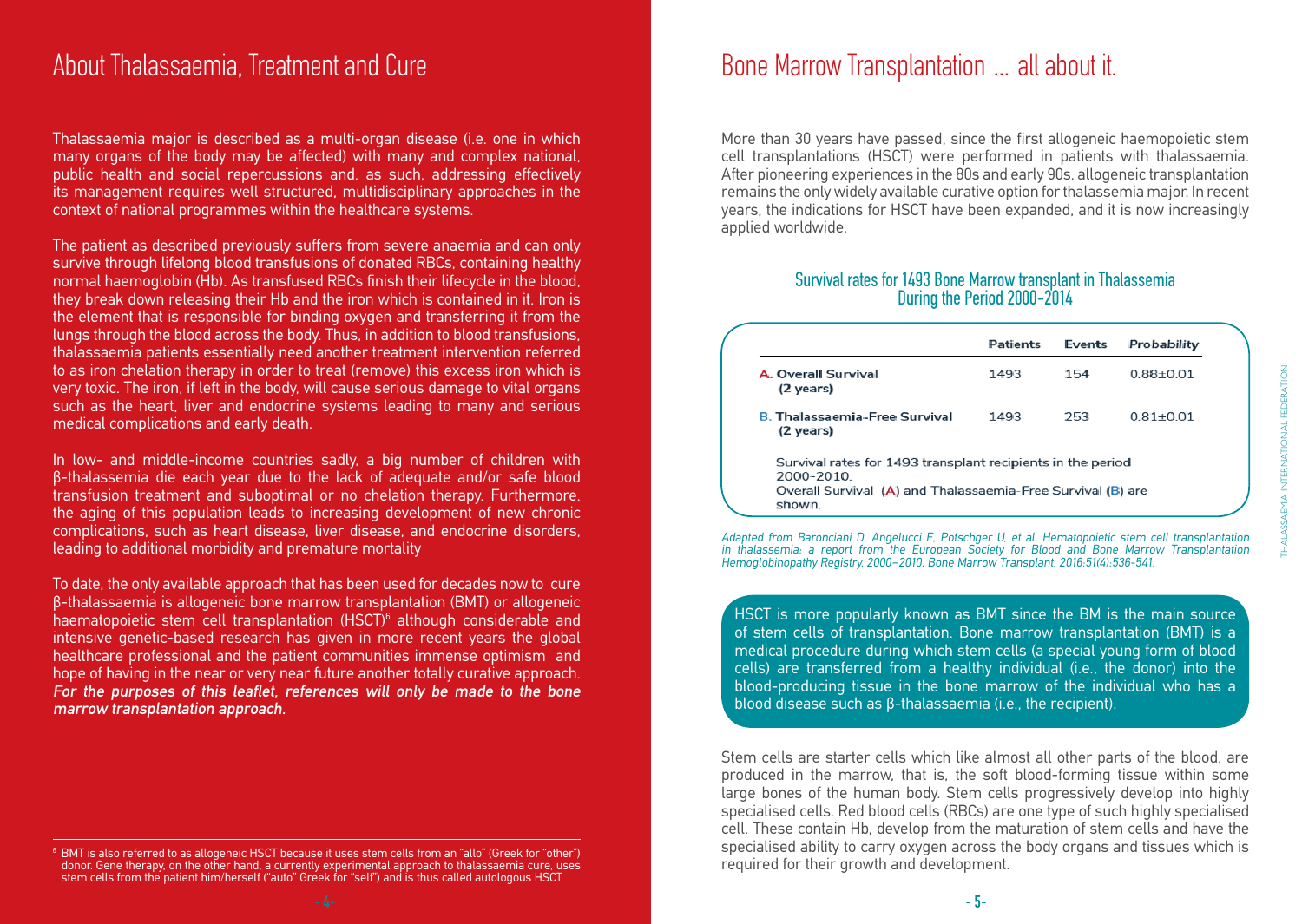Stem cells can be taken from (1) the donor's bone marrow (bone marrow) donation); (2) the donor's bloodstream (peripheral donation); or (3) a newborn baby through the umbilical cord (cord blood donation). Bone marrow is usually the best source of red cells as it can provide a larger quantity of stem cells than peripheral or cord blood. If successful, BMT can offer a complete and permanent cure to β-thalassaemia patients, including no need for blood transfusions.

**Important note:** BMT only treats the bone marrow and not the whole genome of the patient (the sum of his/her genes). In other words, transplanted patients might become free of the need to receive treatment for thalassaemia, but they will still carry the defective thalassaemia gene i.e., the one that causes thalassaemia and can therefore still pass it on to their children.

In addition, cytotoxic drugs (chemotherapy), which are used as part of the BMT procedure to suppress the activity of the patient's own bone marrow and make room for the donor's stem cells, can **reduce fertility, in both males and females, or even eliminate the possibility of future pregnancy** for transplanted patients.



### More about Bone Marrow Transplantation

Requirements for a successful Bone Marrow Transplant

Bone marrow transplantation (BMT) is to date the only well-established curative treatment for thalassaemia and shows excellent long-term results.

Outcomes, however, depend on the patient's pretransplant, clinical condition and the expertise of the centre performing the BMT procedure.

#### Classification of risks

A risk stratification system based on (1) hepatomegaly (i.e. large liver) greater than 2 cm, (2) liver fibrosis (liver cell damage), and (3) irregular chelation history categorizes patients with thalassaemia into 3 risk groups:

- 1. Class 1, with none of these factors;
- 2. Class 2 including 1 or 2 of these factors; and
- 3. Class 3 with all the 3 above factors.

Transplantation outcome worsens with increasing risk category, with the best outcomes achieved in risk Class 1 or 2 (as described above) and in patients transplanted with an HLA-fully-matched sibling donor. Modified protocols however developed in more recent years have the potential to make allogeneic BMT accessible to all class 3 younger patients with results equal or near to equal to those of class 1 or class 2 patients with thalassemia.

| Risk factors for BMT in thalassemia<br>Chelation<br>Hepatomegaly<br>Liver fibrosis |                                     |                       | Regular vs irregular<br>Absent vs present<br>Absent vs present |
|------------------------------------------------------------------------------------|-------------------------------------|-----------------------|----------------------------------------------------------------|
|                                                                                    | Chelation                           | Hepatomegaly Fibrosis |                                                                |
|                                                                                    | Risk classes for BMT in thalassemia |                       |                                                                |
| Class 1                                                                            | Regular                             | No                    | No                                                             |
| Class 2                                                                            | Regular/irregular                   | No/Yes                | No/Yes                                                         |
| Class 3                                                                            | Irregular                           | Yes                   | Yes                                                            |

Abbreviation:  $BMT =$  bone marrow transplantation.

Reprinted from Lucarelli G. Andreani M. Angelucci E. The cure of halassemia by bone marrow transplantation. Blood Rev 2002; 16: 81-85, Copyright (2002), with permission from Elsevier.

Patient-related: Iron overload limits the patient's chances of a successful BMT as it causes damage to vital organs of the body such as the liver. Ideally, the patient candidate for BMT should: (1) be 16 years old or younger; (2) have a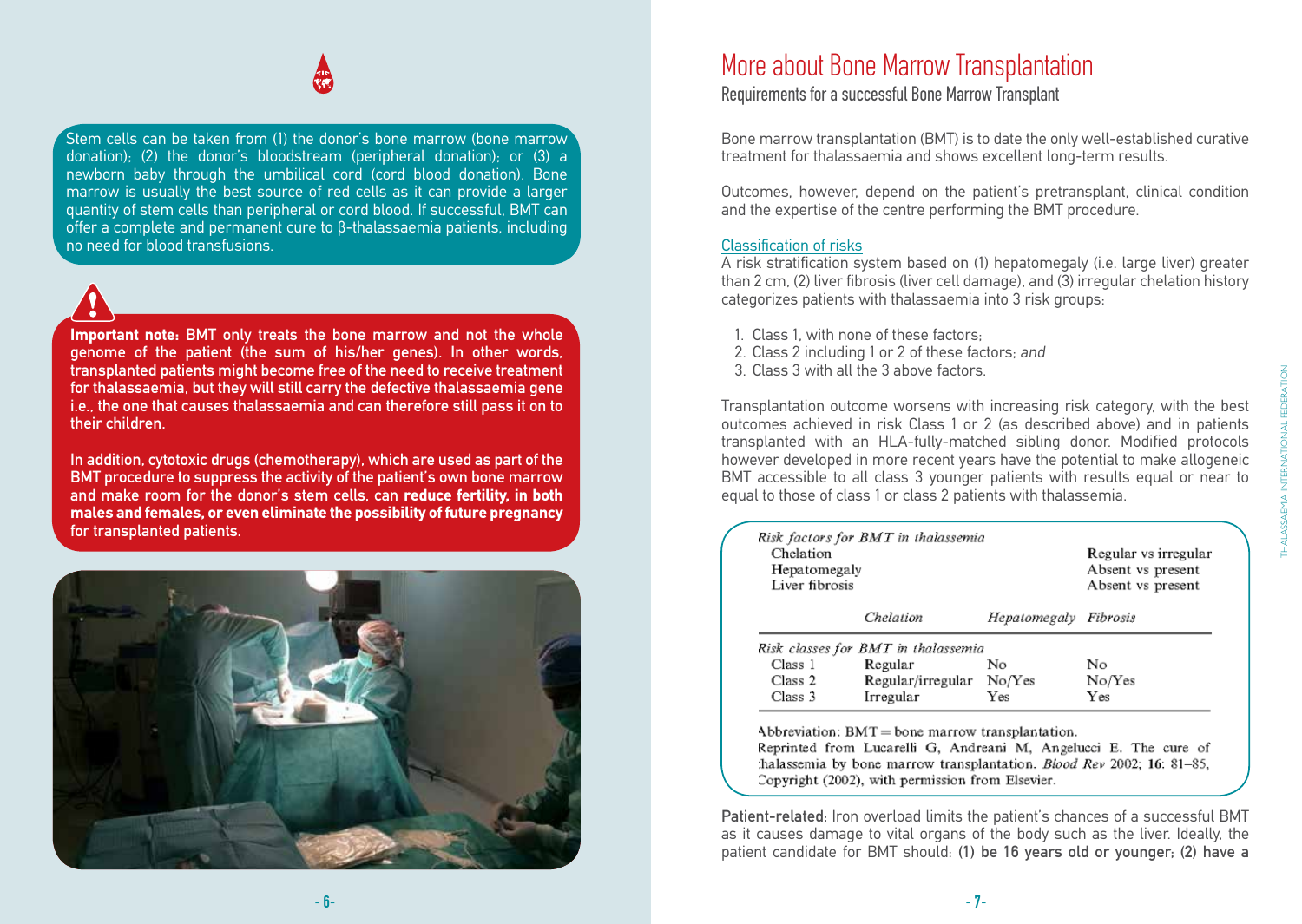healthy liver and (3) have low body iron content (minimal excess iron). Older patients with pre-existing conditions run more risks of developing complications following BMT, even when having HLA fully-matched sibling donor.

#### The donor

Donor-related: For a successful transplantation i.e., with minimal or absent unwanted reactions, the donor's stem cells must have identical or nearly the same HLA<sup>7</sup> characteristics as the stem cells of the recipient. Only siblings (brothers or sisters of the patient) can have exactly or almost exactly the same HLA characteristics and therefore be fully-matched donors to the patient. BMT can also be performed with less compatible (matched) donors, which can be HLA-matched but unrelated (non-family) donors, or parent donors (known as haploidentical donors). In these cases, the chances of a successful BMT are considerably reduced and the patient is thus at increased risk of developing complications after the transplant.

The doctor must carefully assess the risks and benefits of transplantation according to the clinical condition of each individual patient and the expertise of the transplantation centre. The doctor must then fully share all the risks and benefits with the patient (or parents if the patient is very young) in order to allow the patient (or parents) to make a fully informed choice about going ahead with the transplant.

#### Donor compatibility and transplantation success rates

To check HLA compatibility, blood or, more recently, saliva is used to compare the cells of the donor with those of the patient.

Fully matched sibling donors: Siblings, i.e., the brothers and sisters, are more likely to share the same HLA characteristics and are therefore the best donors of bone marrow for a patient. However, less than 30% of the patients are able to find a fully-matched sibling stem cell donor. The chances may decrease or increase depending on the size of the family. The chances increase also in societies with high prevalence of customary cousin marriage (consanguinity).

Reports from experienced centres suggest that chances of overall survival from  $\mathsf{BMT}^{\vec{}}$ with fully-matched sibling donor are over 90% whilst disease free survival is over 80%.

> Reference: Lucarelli et al. (2012) https://www.ncbi.nlm.nih.gov/pmc/articles/PMC3331690/

Matched unrelated donors: It is, of course, possible for recipients to find a suitable donor in the general population, by searching in international database platforms of volunteer donors, such as the Matched Unrelated Donors (MUDs) platforms. However, the difficulties of trying to find a match from unrelated (nonfamily) donors are considerably greater, while, on the other hand, the existence of even very small differences between the donor and the recipient can cause unwanted reactions, thus increasing the risks for the patient. More recent data strongly suggest that improvements in donor selection and transplantation preparation have improved the safety of unrelated donor BMT for thalassemia treatment. This appears to be a viable treatment option for selected patients when there is no suitable sibling donor.

Haploidentical donor: Haematopoietic cell transplantation (HCT) from an HLA-matched related or unrelated donor remains the only curative therapy for haemoglobinopathies to date. However, less than 30% of patients have an HLA-matched sibling donor, and in a recent study from the US National Marrow Donor Program, <52% of non-Europeans found a matched unrelated donor. Furthermore, the lack of donor registries and cost of recruiting unrelated donors makes this approach unaffordable for developing countries, where many patients with haemoglobinopathies reside.

A haploidentical related donor is often available and represents an alternate source of stem cells.

More specifically, the mother or father of the patient can become stem cell donors for their child and they are referred to as haploidentical donors because they only have 50% HLA match with the patient child. The 50% mismatch, however, can cause severe and dangerous complications to patients after the transplant. Research is ongoing and already some protocols have been developed by experts in the field aiming to reduce the severity of these adverse reactions, and increase the chances of patients using a parent's stem cells with lesser or, if possible, no side effects.

<sup>7</sup> HLA characteristics or Human Leukocyte Antigens are proteins found on the surface of almost all the cells of the body. They are used by the immune system to recognize and thus not attack the individual's own cells, and to differentiate them from foreign cells such as bacteria.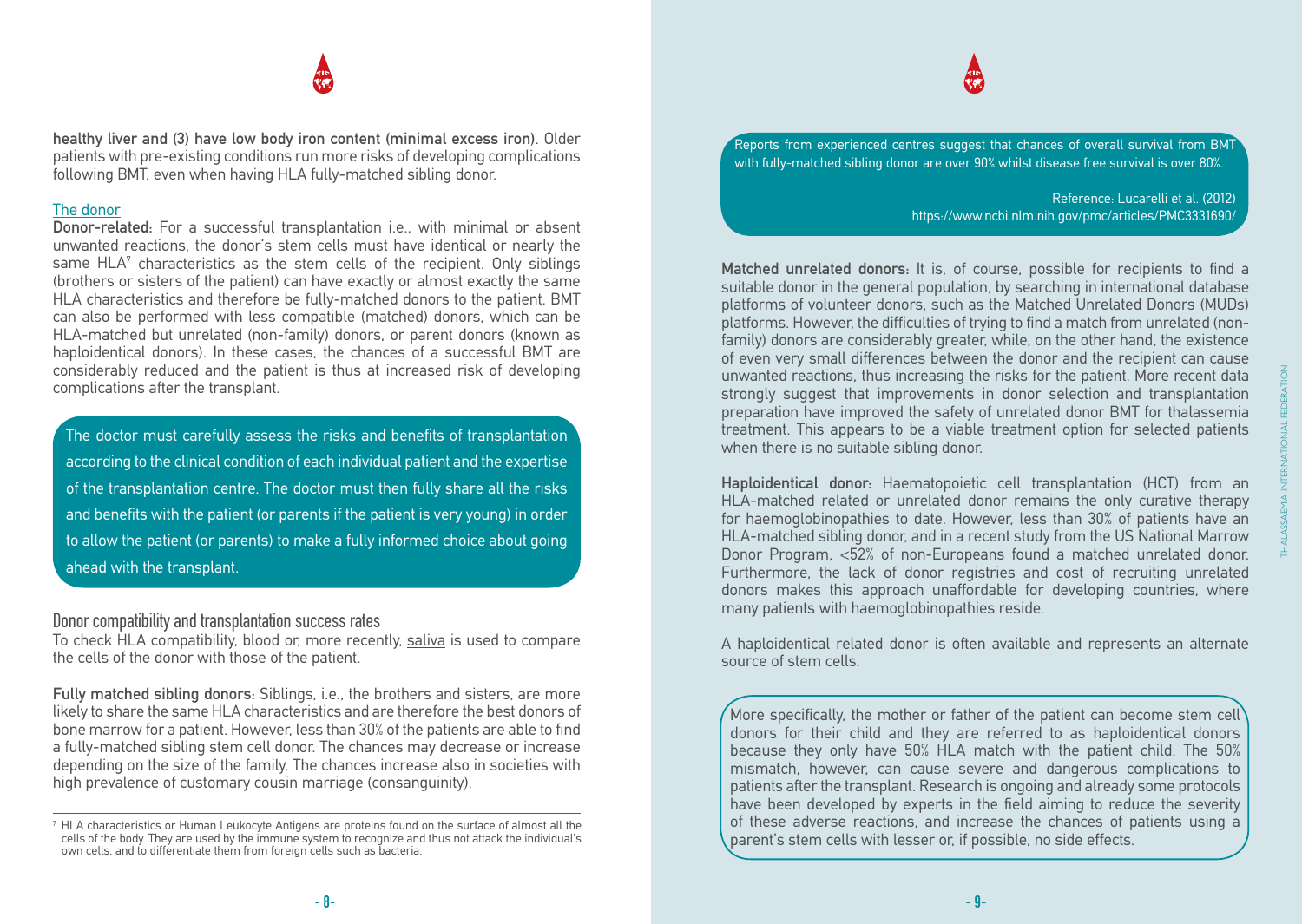## 無

#### Overall Survival and Thalassaemia-Free Survival Rates Are Highest in Thalassaemia Patients With a Matched Sibling Donor

| Donor Type                     | Overall<br>Survival Rate(%)*<br>(2 years post-BMT) | <b>Thalassaemia-Free</b><br>Survival Rate(%)*<br>(2 years post-BMT) |
|--------------------------------|----------------------------------------------------|---------------------------------------------------------------------|
| Matched Sibling Donor (n=1061) | $91 \pm 0.01$                                      | $83 \pm 0.01$                                                       |
| Matched Related Donor (n=127)  | $88 \pm 0.04$                                      | $78 \pm 0.05$                                                       |
| Mismatched $(n=57)$            | $68 \pm 0.11$                                      | $68 \pm 0.11$                                                       |
| Unrelated Donor (n=210)        | $77 \pm 0.03$                                      | $77 + 0.03$                                                         |

NB: The success rate and outcomes of BMT always depend on the experience of the centres, the condition<sup>8</sup> of the patient before the transplant, as well as other factors.

Therefore, the results are not the same for every centre even within the same country. The above percentages indicating the success rate of BMT procedures used to treat β-thalassaemia are taken from research performed, mainly in Europe in well experienced centres, albeit through the years a number of expert centres with very successful outcomes published in the literature have developed in other regions of the world.



<sup>&</sup>lt;sup>8</sup> The ideal patient is: (1) 16 years old or younger; (2) has a healthy liver; (3) has no or little iron overload.

### Bone Marrow Transplantation procedure



#### Compatibility testing

Once the initial blood tests have shown that the donor and recipient's HLA are compatible, the doctors perform a test in the laboratory, known as cross-matching, to make sure that no reaction is produced when the donor's cells are added to the recipient's blood. If no reaction is produced, the transplantation procedure can proceed. In very rare cases, the recipient's blood might reject the blood of HLA-compatible donors during the cross-matching test, in which case the doctor decides not to continue the transplantation procedure.



#### Stem Cell Donation

Stem cells are usually harvested from the pelvic bone (iliac crest) of the healthy donor (bone marrow donation). Nonetheless, stem cells can also be drawn from the donor's bloodstream directly using a needle (peripheral donation), which is the least invasive technique currently available. In special occasions, and if specialised staff and procedures are available, stem cells are harvested from cord blood through the umbilical cord of a newborn baby, in which case the quantity of stem cells obtained may present challenges to the success of the transplant.



#### Myeloablation

This procedure prepares (or conditions) the patient to receive the donor's stem cells. Before the transplant takes place, the patient undergoes a period of treatment that destroys the patient's own bone marrow cells in order to make room for and create the environment to host the donor's cells, a process known as myeloablation. This process is carried out using mainly chemotherapy (drugs that destroy bone marrow cells) or sometimes irradiation (this is no longer recommended in non-malignant disorders such as thalassaemia).

#### **Transplantation**

The donor's stem cells are transfused into the recipient's bloodstream in a similar way to a regular blood transfusion. Once in the recipient's blood, the donor's stem cells travel to find their way to the bone marrow, which is located in the large bones of the body, and start producing normal, healthy blood cells, including red cells. This process takes about 2-3 weeks.

#### Cure

5

4

If the transplantation is successful, the healthy donor's stem cells, with a normal β-globin gene, take over the recipient's bone marrow activity and continue to produce healthy red cells for the rest of patient's life. This means that the patient is cured of β-thalassaemia.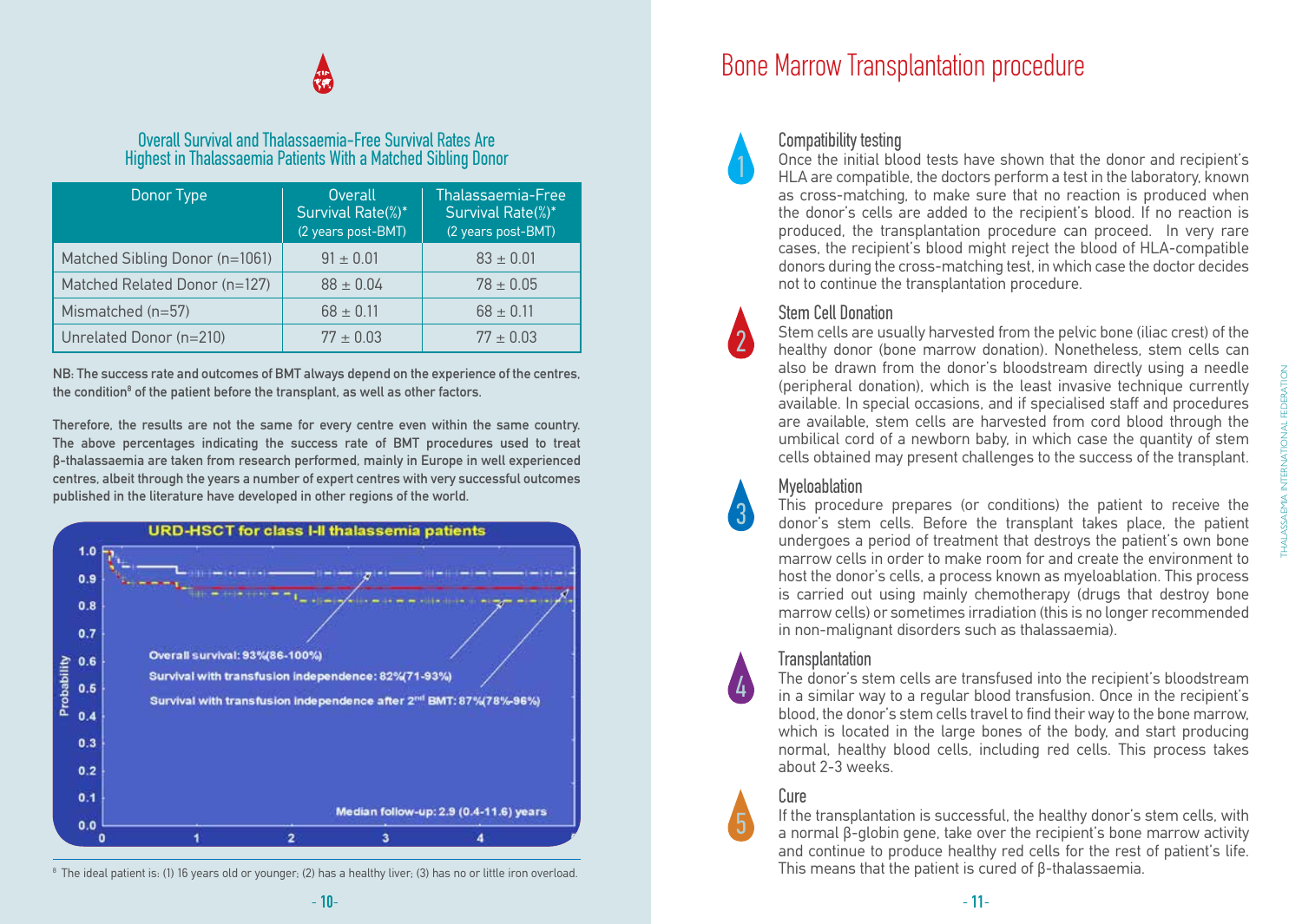### Risks and adverse events associated with Bone Marrow Transplantation

- Infections and bleeding: They are caused during the process of myeloablation, because of the toxic effects of chemotherapy or irradiation. Considerable research is ongoing to use "milder" chemotherapy treatment to reduce to the maximum possible level the myeloablation treatmentrelated side effects.
- **Graft versus Host Disease (GvHD):** The donated stem cells attack the patient's own cells because they consider them as foreign. GvHD can be acute (which is often lethal) or chronic, and severely affects the patient's quality of life.
- **Graft rejection:** The patient's body rejects and attacks the donated cells. The chances of GvHD or graft rejection are increased when the donors are not fully HLA-matched sibling donors. To prevent GvHD and graft rejection, patients need to take medication (immunosuppression) for a long time after the transplantation to keep suppressing their immune system and prevent their body from reacting to or completely rejecting the donated cells. However, immunosuppression is not always successful in doing so, and transplanted patients may also in addition develop other unwanted effects (due to immunosuppression) e.g., infections.
- Inadequate dose of stem cells from the donor (usually when stem cells are harvested through the umbilical cord): This may lead to either failure of the transplant or the production of a mixed population of red cells, some from the donor and some red cells that are still thalassaemic (this is called a chimera).

**Reduced fertility:** Occurs as a result of the myeloablation process that takes place before the transplantation, during which chemotherapy is used to completely or partially destroy the patient's bone marrow. The chemotherapy medications are very toxic and can damage the function of the gonads i.e., the testes in males and the ovaries in females. Male sperm and female ova (eggs) may be destroyed either temporarily or permanently. Factors that affect fertility are also: (1) the age of the patient at the time of the transplantation (children below the age of 12 have a greater chance of infertility), and (2) the conditioning regimen (i.e. the drugs used in myeloablation).

## 德

#### FERTILITY more information

According to existing data, approximately 40% of transplanted patients (males and females) may enter or pass through puberty<sup>9</sup> normally, despite the fact that most of them may present clinical evidence of gonadal dysfunction<sup>10</sup>; that is, low levels of testosterone in males and oestrogen in females. This means that both transplanted males and females may show signs of normal puberty, including the development of secondary sexual characteristics such as adult breasts, testicles, facial hair; and female menstruation. In some patients with thalassaemia, the insufficient levels of gonadotropin $11$  which is responsible for the absence of pubertal development is probably caused by the iron overload that patients suffered before they had bone marrow transplantation - particularly seen in older patients. This is added to the effect of chemotherapy on gonadal development.

Most affected group: Females who have passed through puberty, experiencing menstruation (post-menarcheal females), seem to be an extremely sensitive group to the harmful effects of the transplantation process since nearly 100% of them are reported to exhibit secondary amenorrhea (i.e. absence of menstruation) and elevated gonadotropin levels after BMT. For those transplanted below the age of 12, pregnancies are rare.

Overall, there are limited data available in the literature about the late effects of BMT on the pubertal development and future fertility, which calls for more research into this field.

However, fertility constitutes one of the very important issues that need to be thoroughly discussed between the treating doctors and the patients very early in time and before any decisions are made or channeled.

<sup>9</sup> Puberty is the period during which adolescents reach sexual maturity and become capable of reproduction. Girls experience puberty between the ages of 8 and 13, while boys experience puberty between the ages of 10 and 15. Some individuals may go through puberty earlier or later. During this time, the body undergoes various changes (e.g., development of secondary sexual characteristics such as adult breasts, testicles, facial hair and female menstruation).

<sup>&</sup>lt;sup>10</sup> Gonadal dysfunction is the damage to the function of the gonads; that is, the testes in males and ovaries in females. The gonads are responsible for producing the hormones that assist in the development of the reproductive organs of the individual and the promotion of secondary sexual characteristics.

<sup>11</sup> Gonadotropin is the hormone that is produced by the pituitary gland and which stimulates the ovaries or the testes.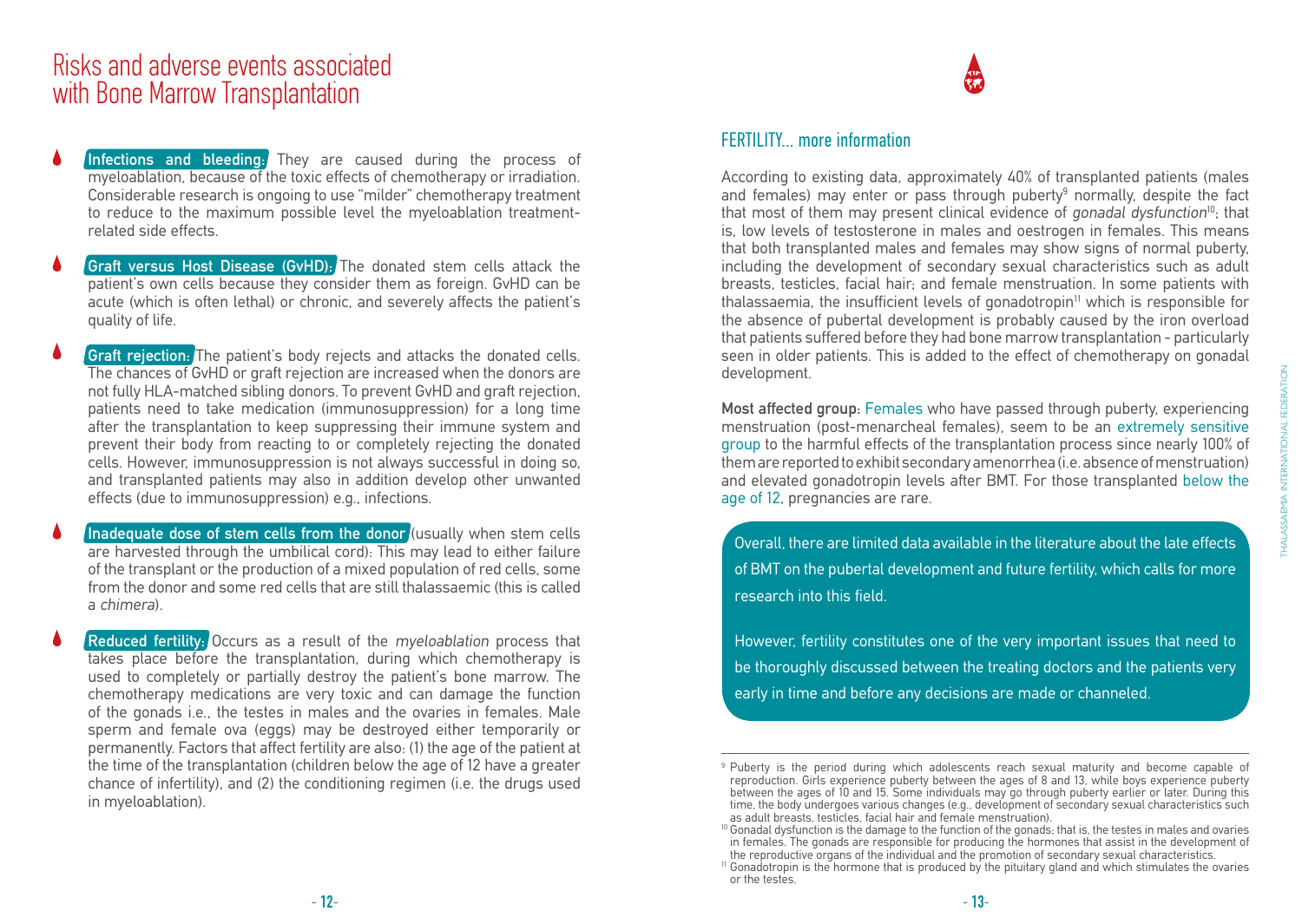#### Recommendations

- 1. Transplanted patients planning a pregnancy should remember that their genes remain affected by β-thalassaemia, and therefore, the disease can still be passed on to their children.
- 2. Patients are advised to discuss all options and concerns they have about fertility and the potential negative effects of BMT with their treating physician before the initiation of the procedure.
- 3. Patients at puberty and older patients, as well as their families, should know about the fertility risks involved in BMT well before the transplant in order to make an informed decision whether to go ahead with the transplant or not.
- 4. Patients at puberty and older patients (as well as their families) should be fully informed by their treating physicians about currently available fertility preservation options prior to the initiation of BMT therapy.

Fertility preservation options may include saving sperm or ova in deep freeze before the transplant for later use. There are also other fertility preservation options for both female and male patients prior to or at puberty. These options are still considered experimental but patients should nevertheless discuss them with their treating physicians.



### Post-BMT Treatment

After the BMT, the transplanted patient needs to:

- Have careful and expert follow up by haematologists (and according to international protocols) since GvHD may appear after the patient is discharged from the hospital (which is a major cause of death in patients particularly living in developing countries).
- Continue iron chelation treatment to dispose of the toxic iron that was accumulated in their body before the transplant. Iron chelation can be done by removing blood through phlebotomy (venipuncture) or through iron chelation regimens, depending on the level of ferritin in the patient's blood. The treating physician assesses the patient and decides which option is best for him or her.
- Continue to have comprehensive and reliable organ monitoring (according to international guidelines) to prevent disease complications. For example, heart or endocrine disease that developed before BMT should still be treated adequately after the transplantation.

In any case, the patient should continue to be very carefully monitored throughout his/her lifetime.

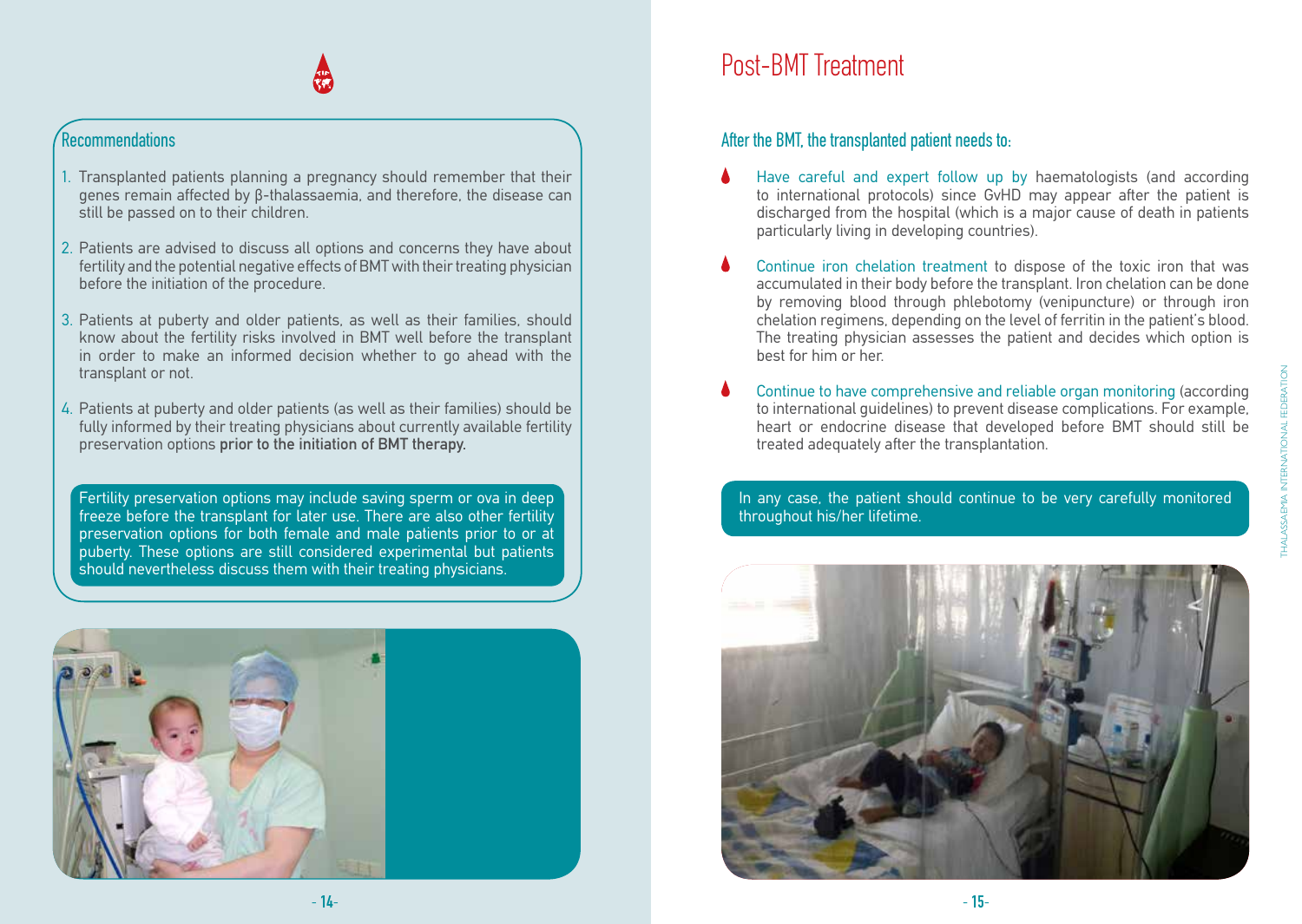### Frequently Asked Questions

5 FAQs written by Dr. Pietro Sodani, Cure Thalassemia co-founder & Scientific coordinator Bone Marrow Transplantation (BMT) for Thalassemia (Sodani, 2019)) http://www.curethalassemia.org/faq

#### **General questions**

3

2

#### Is there a cure for thalassaemia major?

Yes, to date and until new curative methods (which are on the way) are fully and officially licensed (authorized) by the European Medicines Agency (EMA) and the Food and Drug Administration (FDA), bone marrow transplantation (BMT) is the only method of definitive cure for thalassaemia, which when successful can result in no more need of blood transfusions (thalassaemia free).

#### My child has beta thalassaemia major, can he be cured?

Your child may be cured (no more transfusions) with bone marrow transplant (BMT). The best potential donors for a BMT are brothers and sisters and the BMT experts need to know their age and review, with the involvement of treating specialists, their clinical status before initiation of discussions and any planning.

#### My baby doesn't have a matching sibling. What can we do to use BMT and cure him/her from thalassaemia?

These are other options that you have:

- a) you can find a donor in a bone marrow donor bank. It usually takes time (3-6 months) and has a cost. There are centres and experts that can help you to seek for the donor
- b) sometimes the mother is a compatible donor
- c) even if the mother is not fully compatible, she can be used as donor

For options b) and c), we suggest for both parents (sometimes the father can be used as donor) take a simple blood test called HLA typing to see how it matches the patient's HLA.

# 4

#### I've given you all the information about my son, who has thalassaemia major. Do you suggest doing the BMT?

From an ethical point of view we can't tell you what to do. The decision is yours (parents) and in cases of adults, of the patient himself/herself, after receiving and understanding all relevant information regarding the whole process from a RELIABLE SOURCE. The role of the medical community is to provide you (or your parents) with all the facts and the risks, as documented in international published literature, but the final decision must be taken by you (or your parents) taking into consideration all parameters including the country you (or the parents) live in, the health care system, the cost, the experience of the Centre and the risk/ benefit, based on your (or your child's) age, clinical state and the quality of care you (or your child) has been receiving throughout your life.

5

#### Why should I choose BMT to cure my thalassaemia?

BMT medical experts say that there are many good reasons. Read them on relevant websites such as http://www.curethalassemia.org/faq/ which includes 115 FAQ written by Dr. Pietro Sodani, Cure Thalassemia co-founder & scientific coordinator.

At the same time, you should keep being updated on all new information on any medical/drug advancement and progress in the area of treatment and cure of thalassaemia that may indeed be appropriate for your case. You may need all this information before taking any decisions. Please consult with your treating doctor or the medical advisors of Thalassaemia International Federation (TIF) for the best and most suitable option for you or your child.

TIF's website is regularly updated and constitutes a most reliable source of information.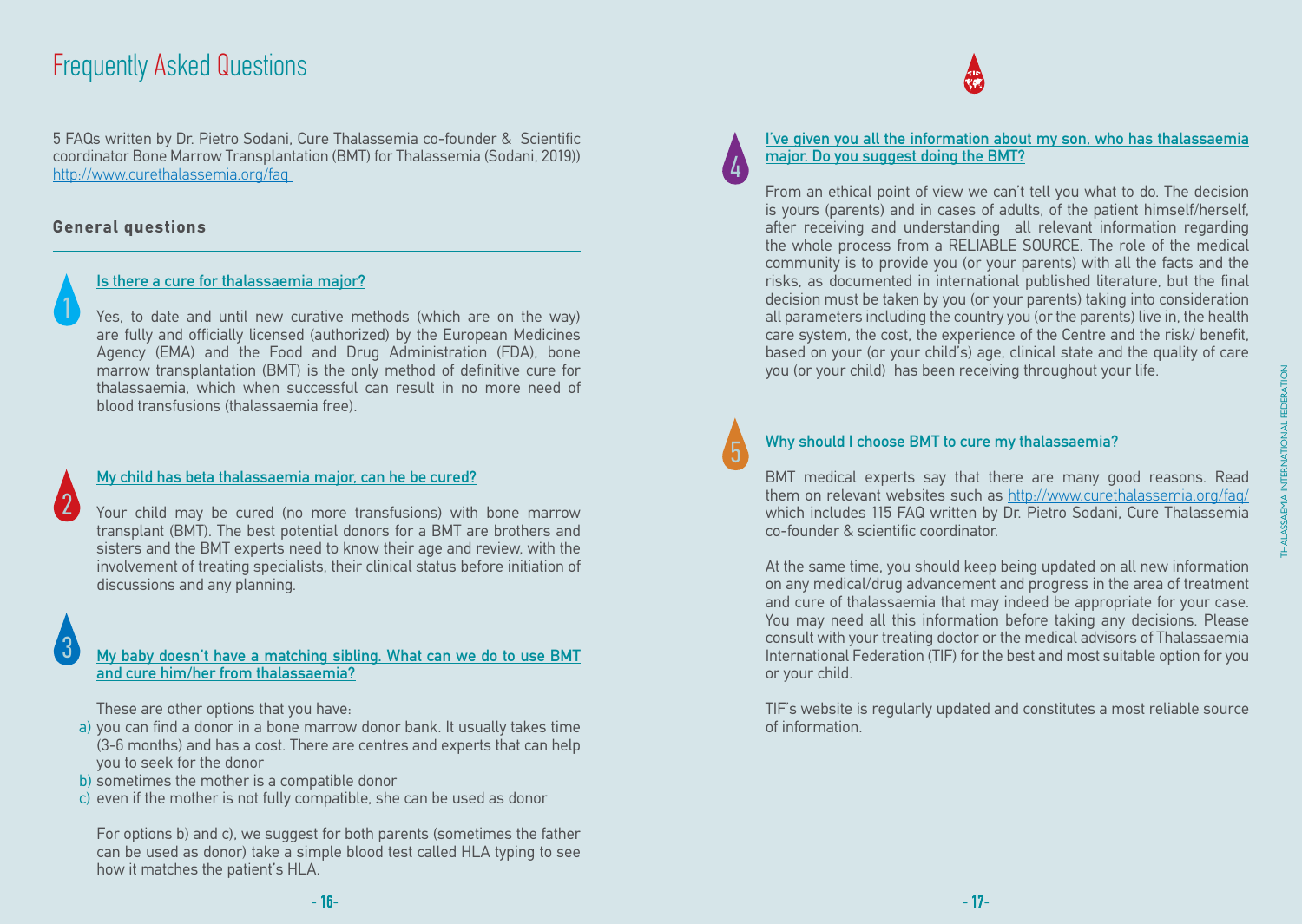### **Useful sites:**

Thalassaemia International Federation. Publications. Available at https://thalassaemia.org.cy/

Karaiskakio Foundation/ Bone Marrow Donor Registry. Available at https://karaiskakio.org.cy/bone-marrow-donor-registrymain/?lang=en

EUROCORD Registry. Available at http://www.eurocord.org/eurocord-registry.php

World Marrow Donor Association. Available at https://www.wmda.info/

National Bone Marrow Donor Program's Be the Match. Available at https://bethematch.org/

Asia-Pacific Blood and Marrow Transplantation Group. Available at https://www.apbmt.org/about

The South African Bone Marrow Registry. Available at https://www.westerncape.gov.za/general-publication/southafrican-bone-marrow-register

**EuroBloodNet** https://www.eurobloodnet.eu/

#### **For any questions and/or feedback please contact us**

Tel: +357 22 319 129 • Fax: +357 22 314 552 E-mail: thalassaemia@cytanet.com.cy Website: http://thalassaemia.org.cy

Your Opinion Matters to Us!!

#### **Educational leaflets**

#### Other educational leaflets available:

Educational Leaflet 2: Gene Therapy in β-thalassaemia

Educational Leaflet 3: Clinical trials in β-thalassaemia

Educational Leaflet 4: Iron chelation and monitoring or iron load in β-thalassaemia

Educational Leaflet 5: Liver Disease in β-thalassaemia

Educational Leaflet 6: MRI testing in β-thalassaemia

Educational Leaflet 7: Effective Organ Monitoring in β-thalassaemia

Educational Leaflet 8: Blood safety in thalassaemia and other haemoglobin disorders

Educational Leaflet 9: Prevention of Thalassaemia and other haemoglobin disorders

Educational Leaflet 10: New drugs and their impact on the pathophysiology and management of thalassaemia



International Thalassaemia Day 2014 Photo Contest, 1<sup>st</sup> Place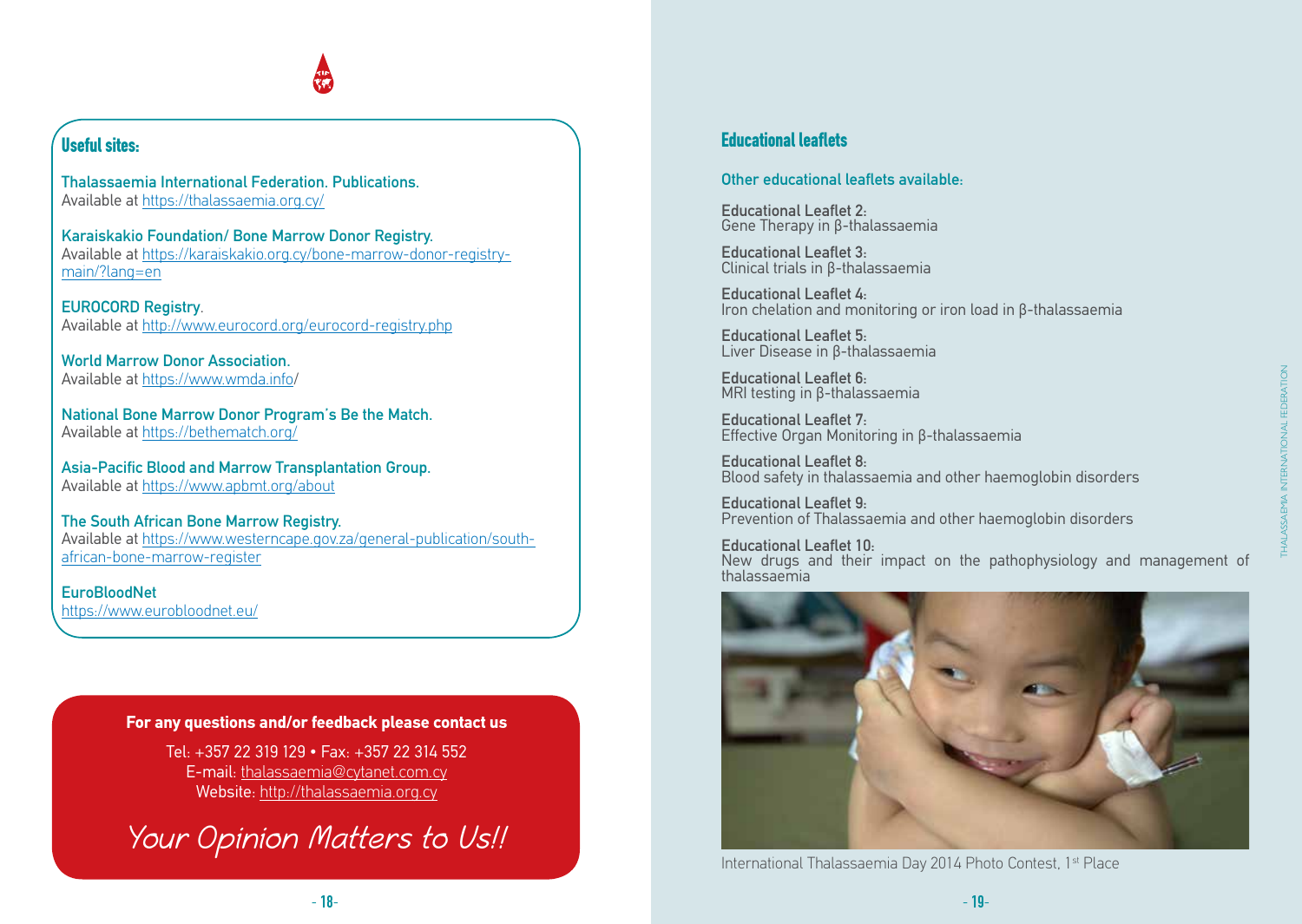### **TIF's Educational Programme** (in brief)

The Thalassaemia International Federation (TIF) has developed an internationallyrecognised educational programme, with the objective of providing lifelong education opportunities for healthcare professionals, patients and their families, and raise awareness amongst policy makers and the community at at large. These include:

- 1 Conferences and Workshops (national, regional, international)
- 
- <sup>2</sup> Fellowships and Preceptorships i. Renzo Galanello Fellowship Programme ii. TIF Preceptorships
	-
- - -
- 3 Electronic and Mobile Learning<br>i. TIF e-Academy<br>- Thal e-course for patients/parents<br>- e-courses for health care professionals<br>ii. ThaliMe app<br>iii. TIF Digital Library
	-
	-

HOW TO PARTICIPATE: https://thalassaemia.org.cy/education/



#### **TIF's Publications**

























HOW TO ORDER https://thalassaemia.org.cy/publications/tif-publications/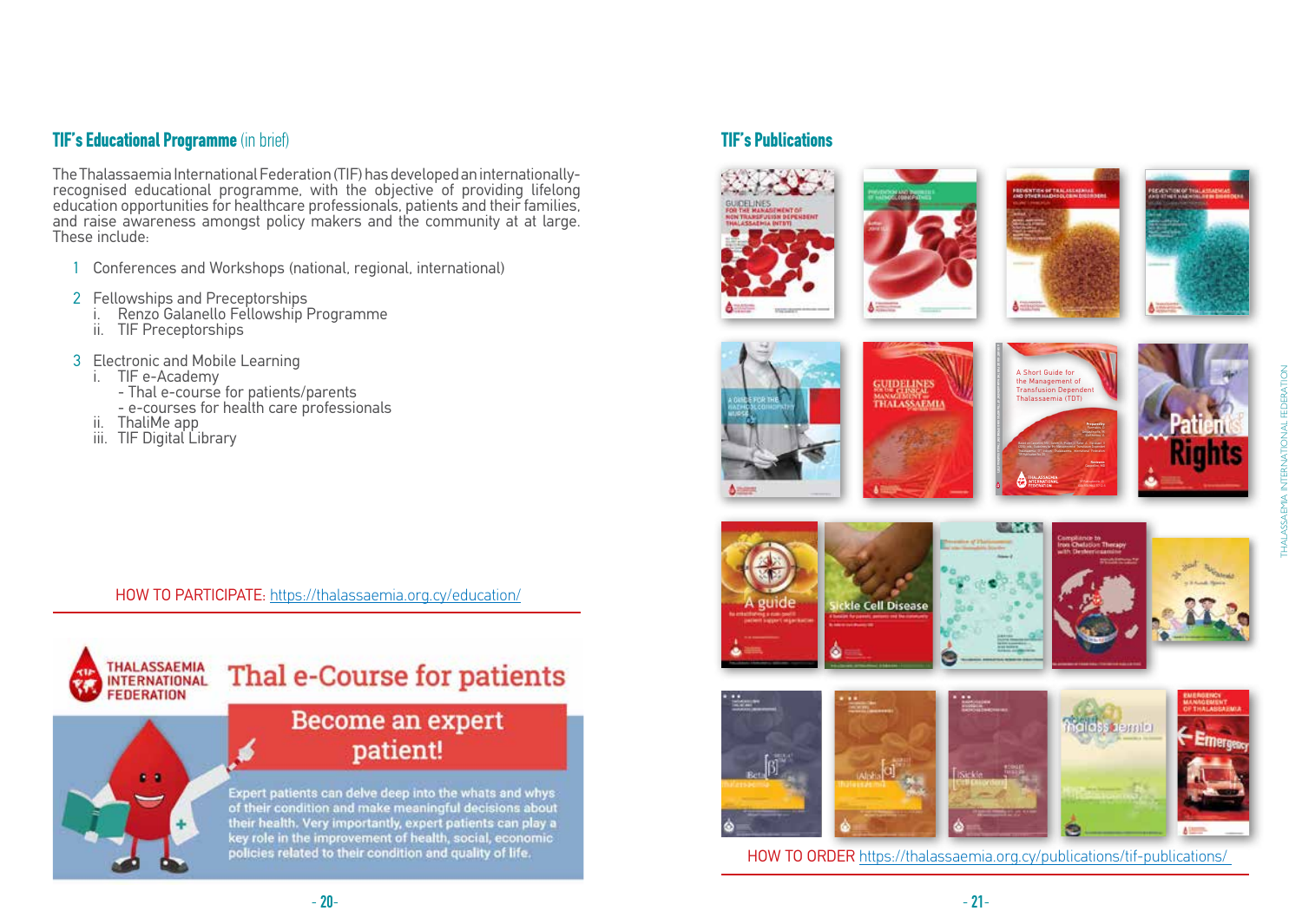#### **A few words about Thalassaemia International Federation (TIF):**

- TIF Thalassaemia International Federation is an NGO founded in 1986 by a small number of patients and families representing National Thalassaemia Associations in Cyprus, Greece, UK, USA, and Italy, countries in which these diseases have been recognised as an important matter for public health and where the first programmes for prevention and management have been implemented.
- MISSION To improve the survival and quality of life of patients with thalassaemia through the promotion and support of: education, advocacy and capacity building of patients' and their families' awareness and education programmes for the community collaboration with national, regional and international health authorities aiming to (a) prioritise thalassaemia on national, regional and International health agendas; (b) develop and implement national disease specific programmes for its effective control, prevention and holistic care, and research programmes and studies focused on the final, total cure (c) establish equal access of every patient with thalassaemia to high quality health and social care services provided through truly patient-centred healthcare systems.
- VISION Establishment of equal access of every patient with thalassaemia to high quality health and social care services provided through truly patient-centred healthcare systems.

The content of this Educational Leaflet for the Patient entitled 'Bone Marrow Transplantation (BMT) in β-thalassaemia represents the views of the author only and is his/her sole responsibility; it cannot be considered to reflect the views of the European Commission and/ or the Consumers, Health, Agriculture and Food Executive Agency or any other body of the European Union. The European Commission and the Agency do not accept any responsibility